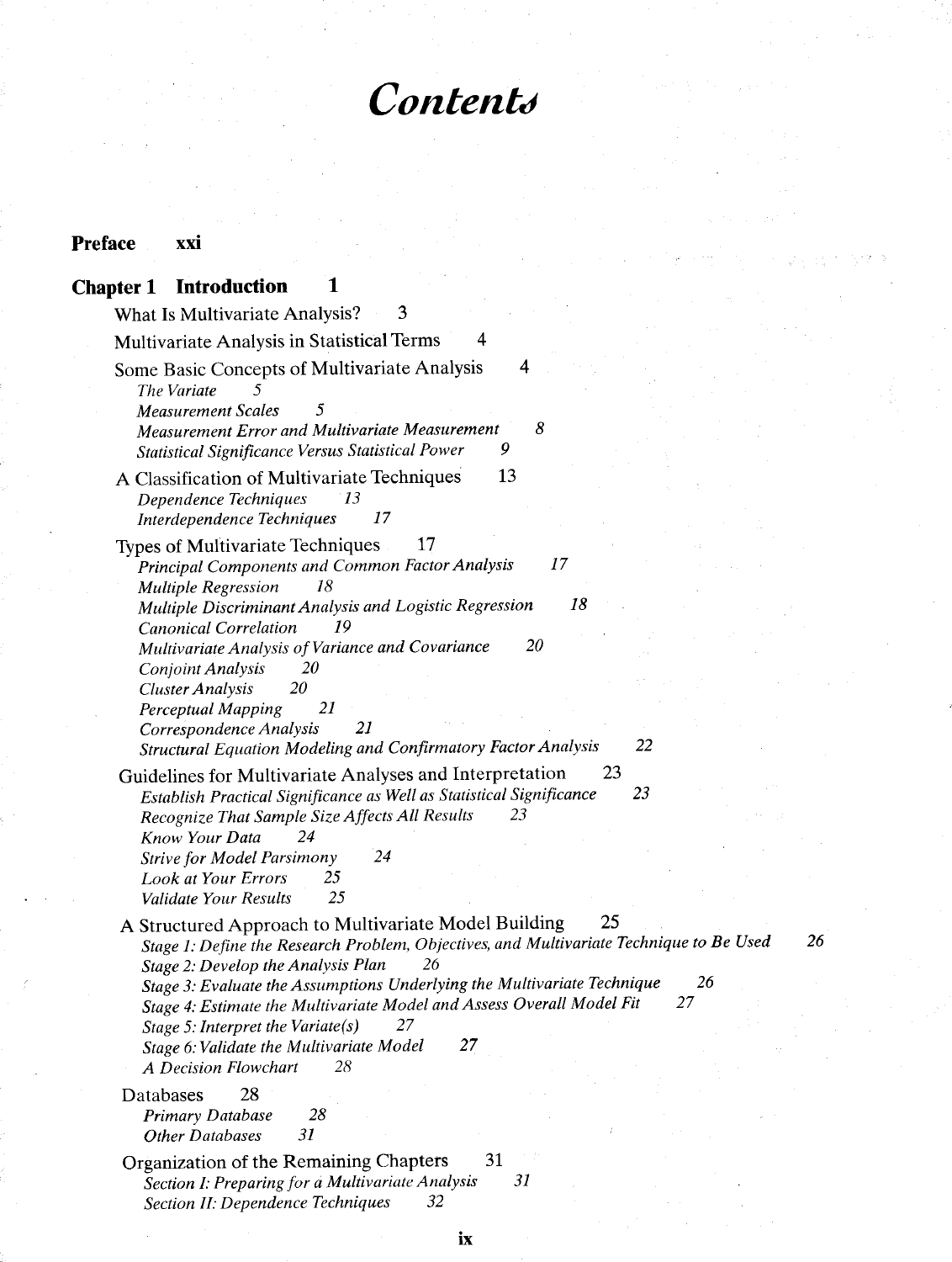*Section III: Interdependence Techniques 32 Section IV: Moving Beyond the Basics 32* 

Summary 32 Questions 34 Suggested Readings 34 References 34

### **SECTION I PREPARING FOR A MULTIVARIATE ANALYSIS**

35

#### **Chapter 2 Examining Your Data 37**

Introduction 41

Graphical Examination of the Data 41 *Univariate Profiling: Examining the Shape of the Distribution* 42 *Bivariate Profiling: Examining the Relationship Between Variables 43 Bivariate Profiling: Examining Group Differences 44 Multivariate Profiles 46 Summary 49* 

Missing Data 49

Summary 97 Questions 99

References 100

Suggested Readings 100

**Chapter 3 Factor Analysis 101** 

*The Impact of Missing Data 49 A Simple Example of a Missing Data Analysis 50 A Four-Step Process for Identifying Missing Data andApplying Remedies*  52 *An Illustration of Missing Data Diagnosis with the Four-Step Process 62 Summary 72* 

Outliers 73 *Detecting and Handling Outliers 74 An Illustrative Example of Analyzing Outliers 76* 

Testing the Assumptions of Multivariate Analysis 79 *Assessing Individual Variables Versus the Variate 79 Four Important Statistical Assumptions 79 Data Transformations 87* 

*An Illustration of Testing the Assumptions Underlying Multivariate Analysis* 

Incorporating Nonmetric Data with Dummy Variables 96

88

#### What Is Factor Analysis? 104 A Hypothetical Example of Factor Analysis 105 Factor Analysis Decision Process 107 *Stage 1: Objectives of Factor Analysis 107 Stage 2: Designinga Factor Analysis 111 Stage 3: Assumptions in Factor Analysis 113 Stage 4: Factors and Assessing Overall Fit 115 Stage 5: Interpreting the Factors 122 Stage 6: Validation of Factor Analysis 134 Stage 7:Additional Uses of Factor Analysis Results 134*  An Illustrative Example 140 *Stage 1: Objectives of Factor Analysis 141 Stage 2: Designing a Factor Analysis 141*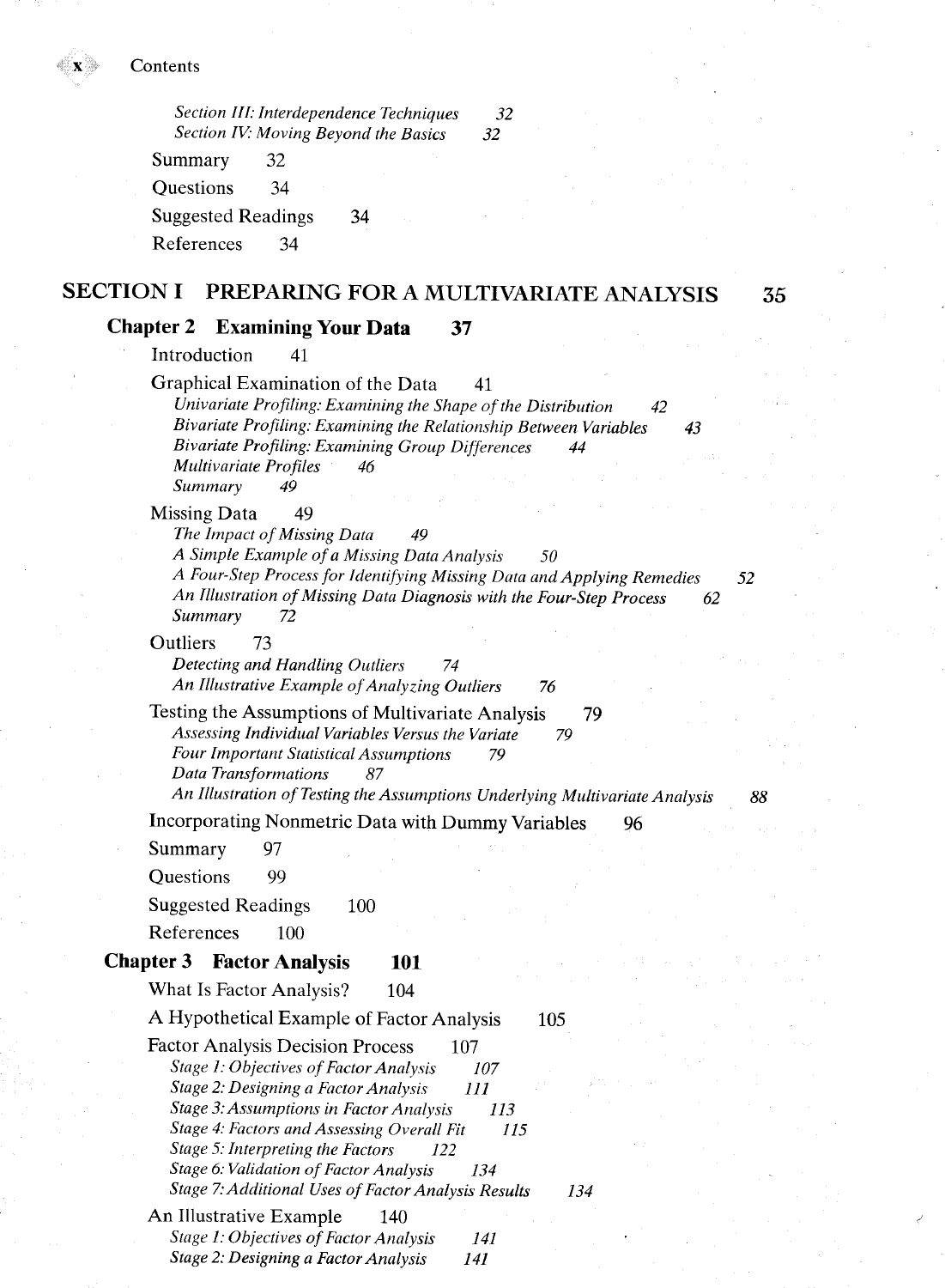*Stage 3 .-Assumptions in Factor Analysis 141 Component Factor Analysis: Stages 4 Through 7 144 Common Factor Analysis: Stages 4 and 5* 1<br>A Managerial Overview of the Results 162 A Managerial Overview of the Results

Summary 162 Questions 165 Suggested Readings 165 References 165

## **SECTION II** DEPENDENCE TECHNIQUES 167

## **Chapter 4 Multiple Regression Analysis 169**

What Is Multiple Regression Analysis? 176 An Example of Simple and Multiple Regression 177 *Setting a Baseline: Prediction Without an Independent Variable 177 Prediction Using a Single Independent Variable: Simple Regression 178 Prediction Using Several Independent Variables: Multiple Regression Summary 188*  A Decision Process for Multiple Regression Analysis 188 Stage 1: Objectives of Multiple Regression 188 *Research Problems Appropriate for Multiple Regression 189*  **Specifying a Statistical Relationship** *Selection of Dependent and Independent Variables 192*  Stage 2: Research Design of a Multiple Regression Analysis 194 *Sample Size 194 Creating Additional Variables 197 Fixed Versus Random Effects Predictors 203*  Stage 3: Assumptions in Multiple Regression Analysis 204 *Assessing Individual Variables Versus the Variate 204 Methods ofDiagnosis 205 Linearity of the Phenomenon* 205 *Constant Variance of the Error Term 207 Independence ofthe Error Terms 207 Normality of the Error Term Distribution* 208 *Summary 208*  Stage 4: Estimating the Regression Model and Assessing Overall Model Fit 209 *Selecting an Estimation Technique 209 Testing the Regression Variate for Meeting the Regression Assumptions 214*<br> *Testing the Statistical Significance of Our Model 214 Examining the Statistical Significance of Our Model Identifying Influential Observations* 220 *Identifying Influential Observations* Stage 5: Interpreting the Regression Variate 223 *Using the Regression Coefficients 223 Assessing Multicollinearity 226*  Stage 6: Validation of the Results 233 *Additional or Split Samples 233 Calculating the PRESS Statistic 234 Comparing Regression Models 234 Forecasting with the Model 234*  Illustration of a Regression Analysis 235 *Stage 1: Objectives of Multiple Regression 235* 

*Stage 2: Research Design of a Multiple Regression Analysis 236 Stage 3: Assumptions in Multiple Regression Analysis 236*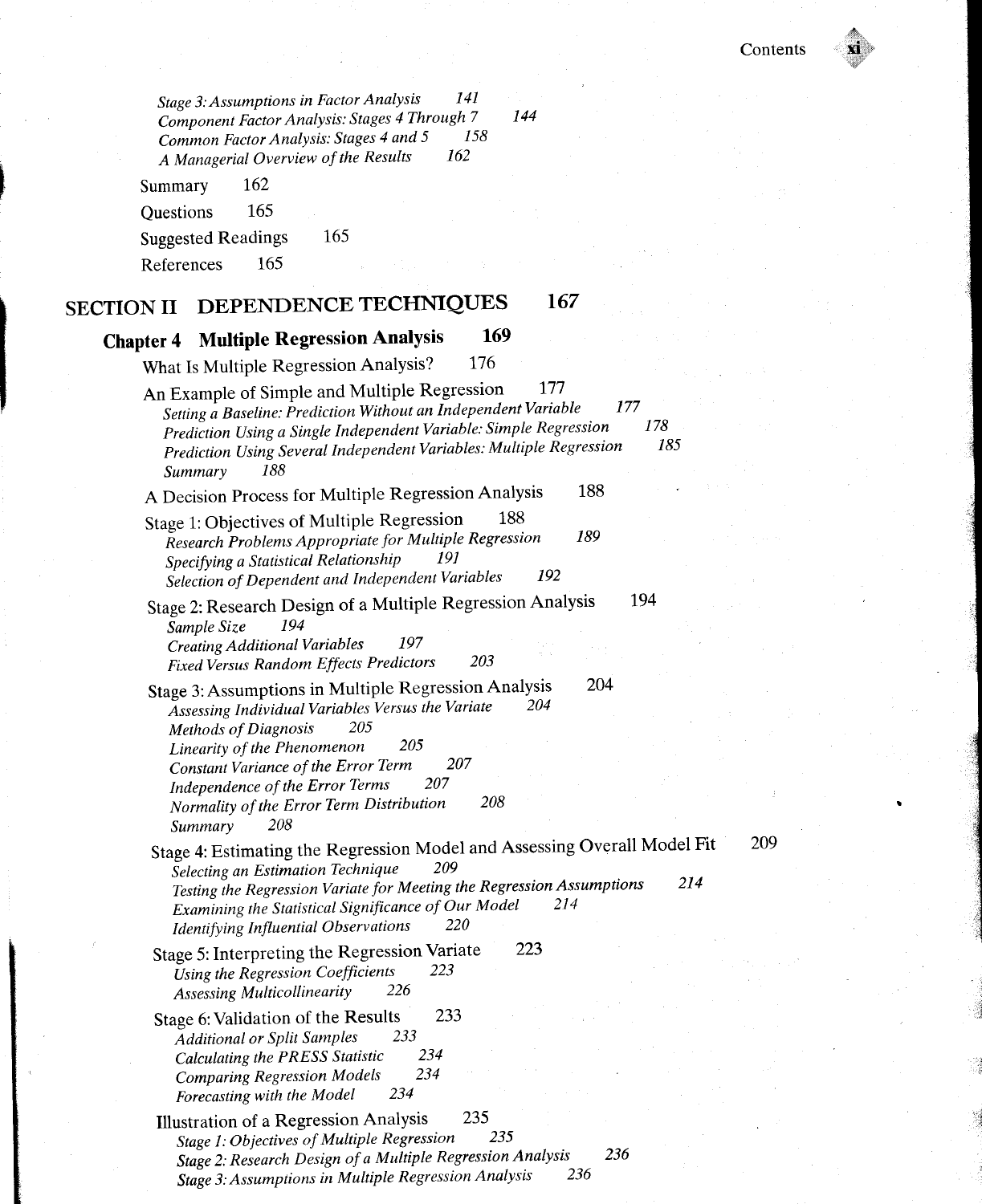| Stage 4: Estimating the Regression Model and Assessing Overall Model Fit<br>237<br>Stage 5: Interpreting the Regression Variate<br>256<br>Stage 6: Validating the Results<br>259<br><b>Evaluating Alternative Regression Models</b><br>259                                                                                                                                                                 |
|------------------------------------------------------------------------------------------------------------------------------------------------------------------------------------------------------------------------------------------------------------------------------------------------------------------------------------------------------------------------------------------------------------|
| A Managerial Overview of the Results<br>264                                                                                                                                                                                                                                                                                                                                                                |
| Summary<br>265                                                                                                                                                                                                                                                                                                                                                                                             |
| Questions<br>267                                                                                                                                                                                                                                                                                                                                                                                           |
| <b>Suggested Readings</b><br>268                                                                                                                                                                                                                                                                                                                                                                           |
| References<br>268                                                                                                                                                                                                                                                                                                                                                                                          |
| Chapter 5<br><b>Multiple Discriminant Analysis and Logistic Regression</b><br>269                                                                                                                                                                                                                                                                                                                          |
| What Are Discriminant Analysis and Logistic Regression?<br>273<br>Discriminant Analysis<br>274<br>Logistic Regression<br>275                                                                                                                                                                                                                                                                               |
| Analogy with Regression and MANOVA<br>276                                                                                                                                                                                                                                                                                                                                                                  |
| Hypothetical Example of Discriminant Analysis<br>276<br>A Two-Group Discriminant Analysis: Purchasers Versus Nonpurchasers<br>276<br>A Geometric Representation of the Two-Group Discrimiant Function<br>280<br>A Three-Group Example of Discriminant Analysis: Switching Intentions<br>280                                                                                                                |
| The Decision Process for Discriminant Analysis<br>285                                                                                                                                                                                                                                                                                                                                                      |
| Stage 1: Objectives of Discriminant Analysis<br>285                                                                                                                                                                                                                                                                                                                                                        |
| Stage 2: Research Design for Discriminant Analysis<br>286<br>Selecting Dependent and Independent Variables<br>286<br>Sample Size<br>288<br>Division of the Sample<br>289                                                                                                                                                                                                                                   |
| Stage 3: Assumptions of Discriminant Analysis<br>290<br>Impacts on Estimation and Classification<br>290<br>Impacts on Interpretation<br>290                                                                                                                                                                                                                                                                |
| Stage 4: Estimation of the Discriminant Model and Assessing Overall Fit<br>292<br>Selecting an Estimation Method<br>294<br><b>Statistical Significance</b><br>293<br>Assessing Overall Model Fit<br>295<br>Casewise Diagnostics<br>304<br>Summary<br>305                                                                                                                                                   |
| Stage 5: Interpretation of the Results<br>306<br>Discriminant Weights 306<br>Discriminant Loadings<br>307<br><b>Partial F Values</b><br>307<br>Interpretation of Two or More Functions<br>307                                                                                                                                                                                                              |
| Which Interpretive Methods to Use?<br>310<br>Stage 6: Validation of the Results<br>310<br>Validation Procedures<br>310<br><b>Profiling Group Differences</b><br>311                                                                                                                                                                                                                                        |
| A Two-Group Illustrative Example<br>312<br>Stage 1: Objectives of Discriminant Analysis<br>312<br>Stage 2: Research Design for Discriminant Analysis<br>313<br>Stage 3: Assumptions of Discriminant Analysis<br>314<br>Stage 4: Estimation of the Discriminant Model and Assessing Overall Fit<br>314<br>Stage 5: Interpretation of the Results<br>327<br>Stage 6: Validation of the Results<br><i>330</i> |

**«** 

*A Managerial Overview 331*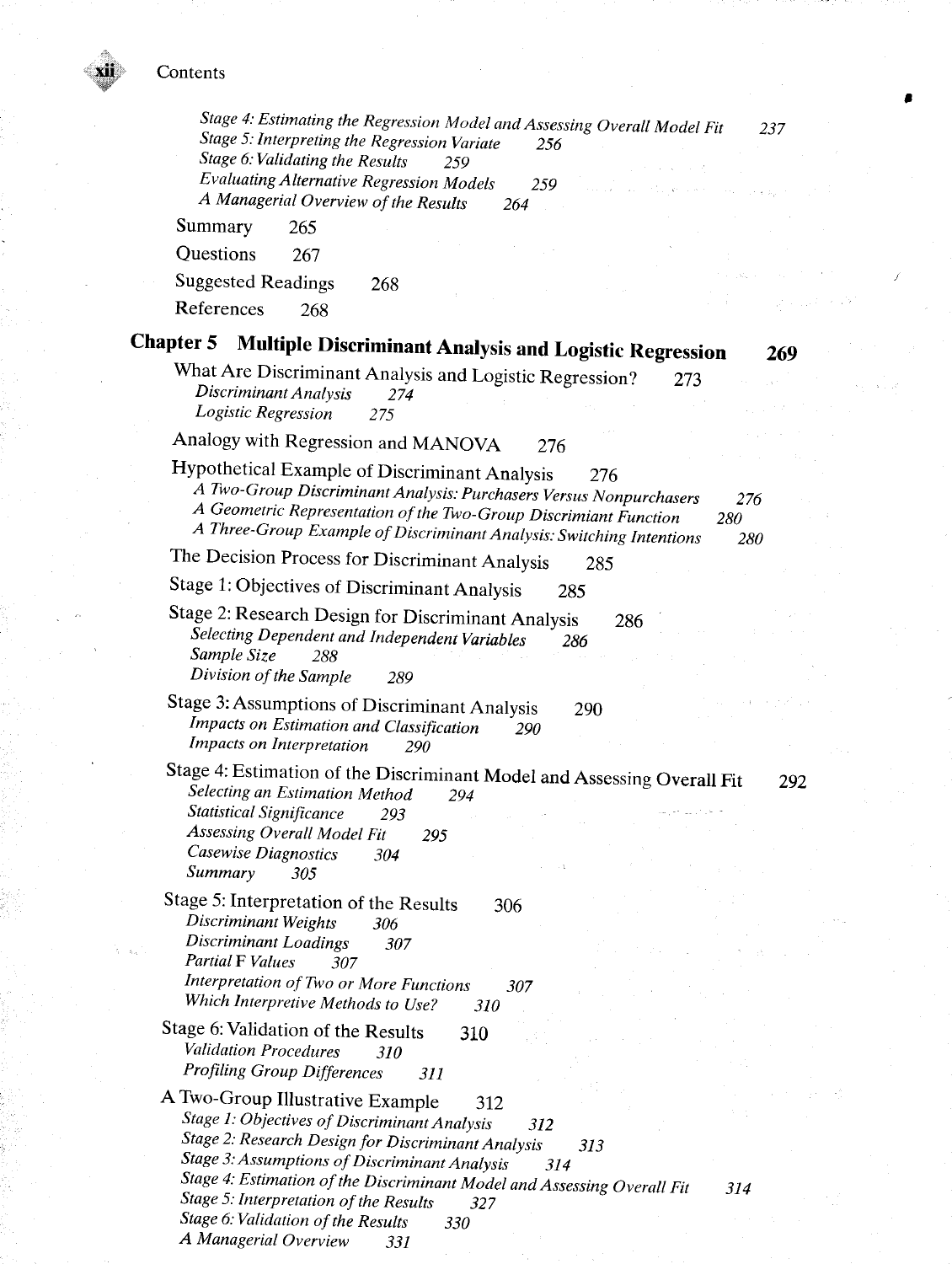| A Three-Group Illustrative Example<br>331<br>Stage 1: Objectives of Discriminant Analysis<br>332<br>Stage 2: Research Design for Discriminant Analysis<br>332<br>Stage 3: Assumptions of Discriminant Analysis<br>333<br>Stage 4: Estimation of the Discriminant Model and Assessing Overall Fit<br>333                                                                             |
|-------------------------------------------------------------------------------------------------------------------------------------------------------------------------------------------------------------------------------------------------------------------------------------------------------------------------------------------------------------------------------------|
| Stage 5: Interpretation of Three-Group Discriminant Analysis Results<br>346<br>Stage 6: Validation of the Discriminant Results<br>353<br>A Managerial Overview<br>354                                                                                                                                                                                                               |
| Logistic Regression: Regression with a Binary Dependent Variable<br>335<br>Representation of the Binary Dependent Variable<br>355<br><b>Estimating the Logistic Regression Model</b><br>357<br>Assessing the Goodness-of-Fit of the Estimation Model<br>361<br>Testing for Significance of the Coefficients<br>363<br><b>Interpreting the Coefficients</b><br>363<br>Summary<br>368 |
| An Illustrative Example of Logistic Regression<br>368<br>Stages 1, 2, and 3: Research Objectives, Research Design, and Statistical Assumptions<br>369<br>Stage 4: Estimation of the Logistic Regression Model and Assessing Overall Fit<br>369<br>Stage 5: Interpretation of the Results<br>375<br>Stage 6: Validation of the Results<br>377<br>A Managerial Overview<br>377        |
| Summary<br>378                                                                                                                                                                                                                                                                                                                                                                      |
| Questions<br>381                                                                                                                                                                                                                                                                                                                                                                    |
| <b>Suggested Readings</b><br>382                                                                                                                                                                                                                                                                                                                                                    |
| References<br>382                                                                                                                                                                                                                                                                                                                                                                   |
|                                                                                                                                                                                                                                                                                                                                                                                     |
| <b>Multivariate Analysis of Variance</b><br>Chapter 6<br>383                                                                                                                                                                                                                                                                                                                        |
| MANOVA: Extending Univariate Methods for Assessing Group Differences<br>387<br>Univariate Procedures for Assessing Group Differences<br>388<br>Multivariate Procedures for Assessing Group Differences<br>392                                                                                                                                                                       |
| A Hypothetical Illustration of MANOVA<br>396<br><b>Analysis Design</b><br>396<br>Differences from Discriminant Analysis<br>397<br>Forming the Variate and Assessing Differences<br>397                                                                                                                                                                                              |
| A Decision Process for MANOVA<br>398                                                                                                                                                                                                                                                                                                                                                |
| Stage 1: Objectives of MANOVA<br>399<br>When Should We Use MANOVA?<br>400<br>Types of Multivariate Questions Suitable for MANOVA<br><i>400</i><br><b>Selecting the Dependent Measures</b><br>401                                                                                                                                                                                    |
| Stage 2: Issues in the Research Design of MANOVA<br>402<br>Sample Size Requirements-Overall and by Group<br>402<br>Factorial Designs-Two or More Treatments<br>403<br>Using Covariates-ANCOVA and MANCOVA<br>405<br>MANOVA Counterparts of Other ANOVA Designs<br>407<br>A Special Case of MANOVA: Repeated Measures<br>407                                                         |
| Stage 3: Assumptions of ANOVA and MANOVA<br>408<br>Independence<br>409<br>Equality of Variance-Covariance Matrices<br>409<br>Normality<br>410<br>Linearity and Multicollinearity Among the Dependence Variables<br>410                                                                                                                                                              |

*Sensitivity to Outliers 410*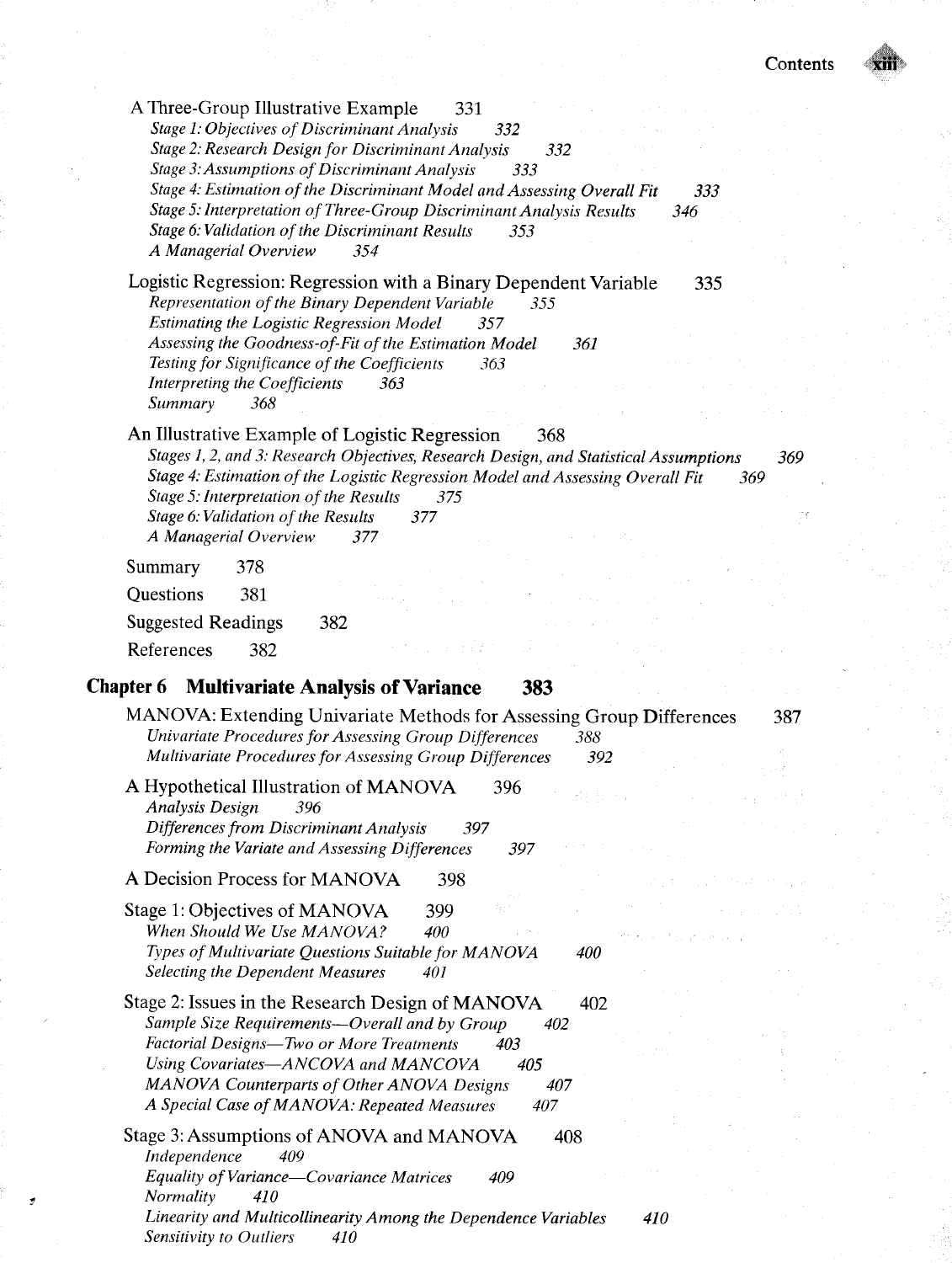| Stage 4: Estimation of the MANOVA Model and Assessing Overall Fit<br>411<br>Estimation with the General Linear Model<br>411<br>Criteria for Significance Testing<br>413<br>Statistical Power of the Multivariate Tests<br>414                                                                                                                                   |
|-----------------------------------------------------------------------------------------------------------------------------------------------------------------------------------------------------------------------------------------------------------------------------------------------------------------------------------------------------------------|
| Stage 5: Interpretation of the MANOVA Results<br>418<br><b>Evaluating Covariants</b><br>418<br>Assessing Effects on the Dependent Variate<br>419<br>Identifying Differences Between Individual Groups<br>422<br>Assessing Significance for Individual Dependent Variables<br>426                                                                                |
| Stage 6: Validation of the Results<br>427                                                                                                                                                                                                                                                                                                                       |
| Summary<br>427                                                                                                                                                                                                                                                                                                                                                  |
| Illustration of a MANOVA Analysis<br>428                                                                                                                                                                                                                                                                                                                        |
| Example 1: Difference Between Two Independent Groups<br>430<br>Stage 1: Objectives of the Analysis<br>430<br>Stage 2: Research Design of the MANOVA<br>431<br>Stage 3: Assumptions in MANOVA<br>432<br>Stage 4: Estimation of the MANOVA Model and Assessing the Overall Fit<br>433<br>Stage 5: Interpretation of the Results<br>436                            |
| Example 2: Difference Between K Independent Groups<br>436<br>Stage 1: Objectives of the MANOVA<br>437<br>Stage 2: Research Design of MANOVA<br>438<br>Stage 3: Assumptions in MANOVA<br>438<br>Stage 4: Estimation of the MANOVA Model and Assessing Overall Fit<br>439<br>Stage 5: Interpretation of the Results<br>441                                        |
| Example 3: A Factorial Design for MANOVA with Two Independent Variables<br>443<br>Stage 1: Objectives of the MANOVA<br>443<br>Stage 2: Research Design of MANOVA<br>444<br>Stage 3: Assumptions in MANOVA<br>447<br>Stage 4: Estimation of the MANOVA Model and Assessing Overall Fit<br>448<br>Stage 5: Interpretation of the Results<br>451<br>Summary<br>452 |
| A Managerial Overview of the Results<br>452                                                                                                                                                                                                                                                                                                                     |
| Summary<br>454                                                                                                                                                                                                                                                                                                                                                  |
| Questions<br>457                                                                                                                                                                                                                                                                                                                                                |
| <b>Suggested Readings</b><br>457                                                                                                                                                                                                                                                                                                                                |
| References<br>457                                                                                                                                                                                                                                                                                                                                               |
| <b>Chapter 7 Conjoint Analysis</b><br>459                                                                                                                                                                                                                                                                                                                       |
| What Is Conjoint Analysis?<br>464                                                                                                                                                                                                                                                                                                                               |
| A Hypothetical Example of Conjoint Analysis<br>465<br>Specifying Utility, Factors, Levels, and Stimuli<br>466<br>Gathering Preferences from Respondents<br>466<br><b>Estimating Part-Worths</b><br>467<br>Determining Attribute Importance<br>469<br><b>Assessing Predictive Accuracy</b><br>471                                                                |
| The Managerial Uses of Conjoint Analysis<br>471                                                                                                                                                                                                                                                                                                                 |
| Comparing Conjoint Analysis with Other Multivariate Methods<br>472<br>Compositional Versus Decompositional Techniques<br>472<br>Specifying the Conjoint Variate<br>473                                                                                                                                                                                          |

*Separate Models for Each Individual 473*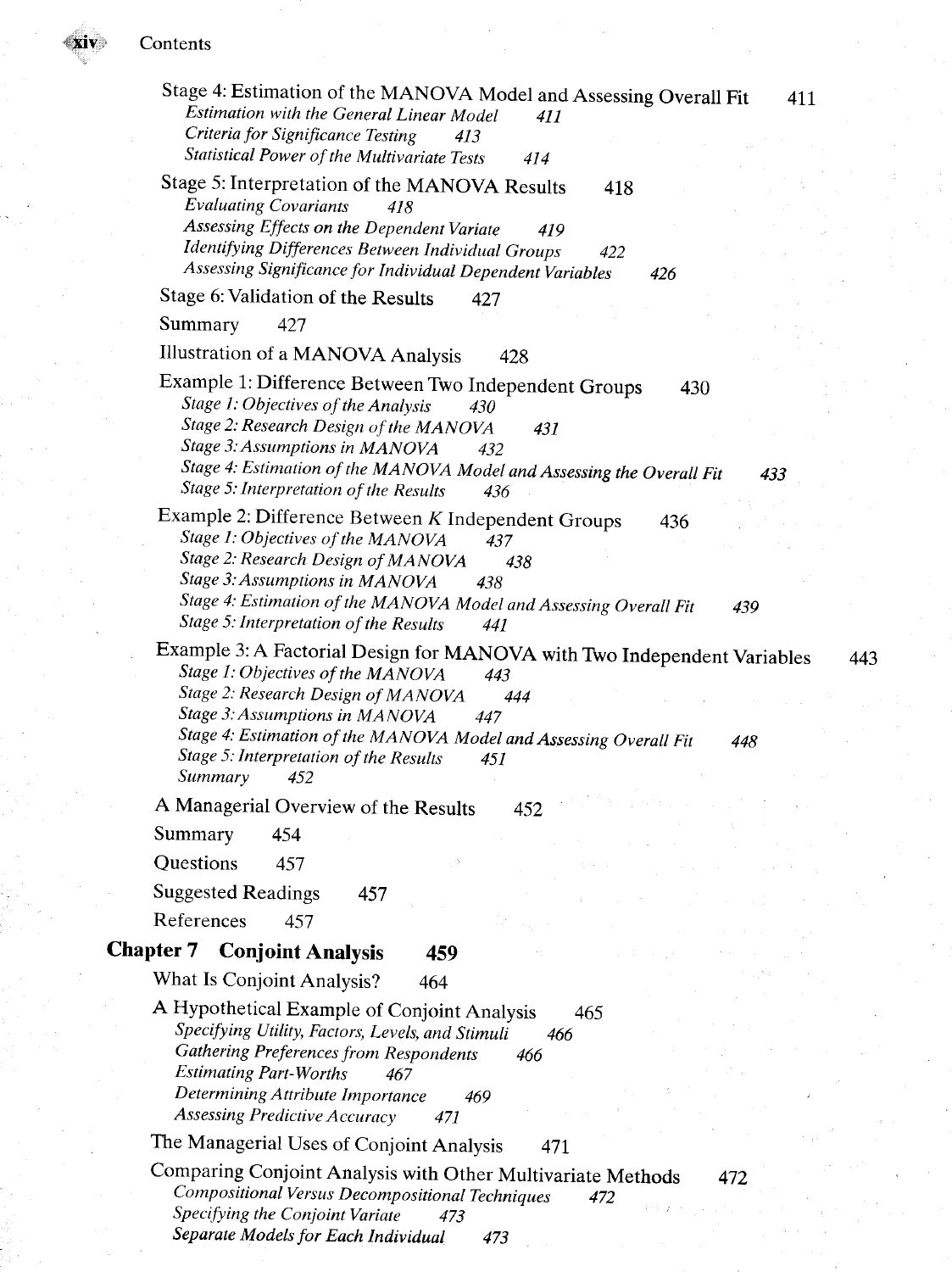

#### Chapter 8 Cluster Analysis 555

What Is Cluster Analysis? 559 *Cluster Analysis as a Mulivariate Technique 559 Conceptual Development with Cluster Analysis 559 Necessity of Conceptual Support in Cluster Analysis 560*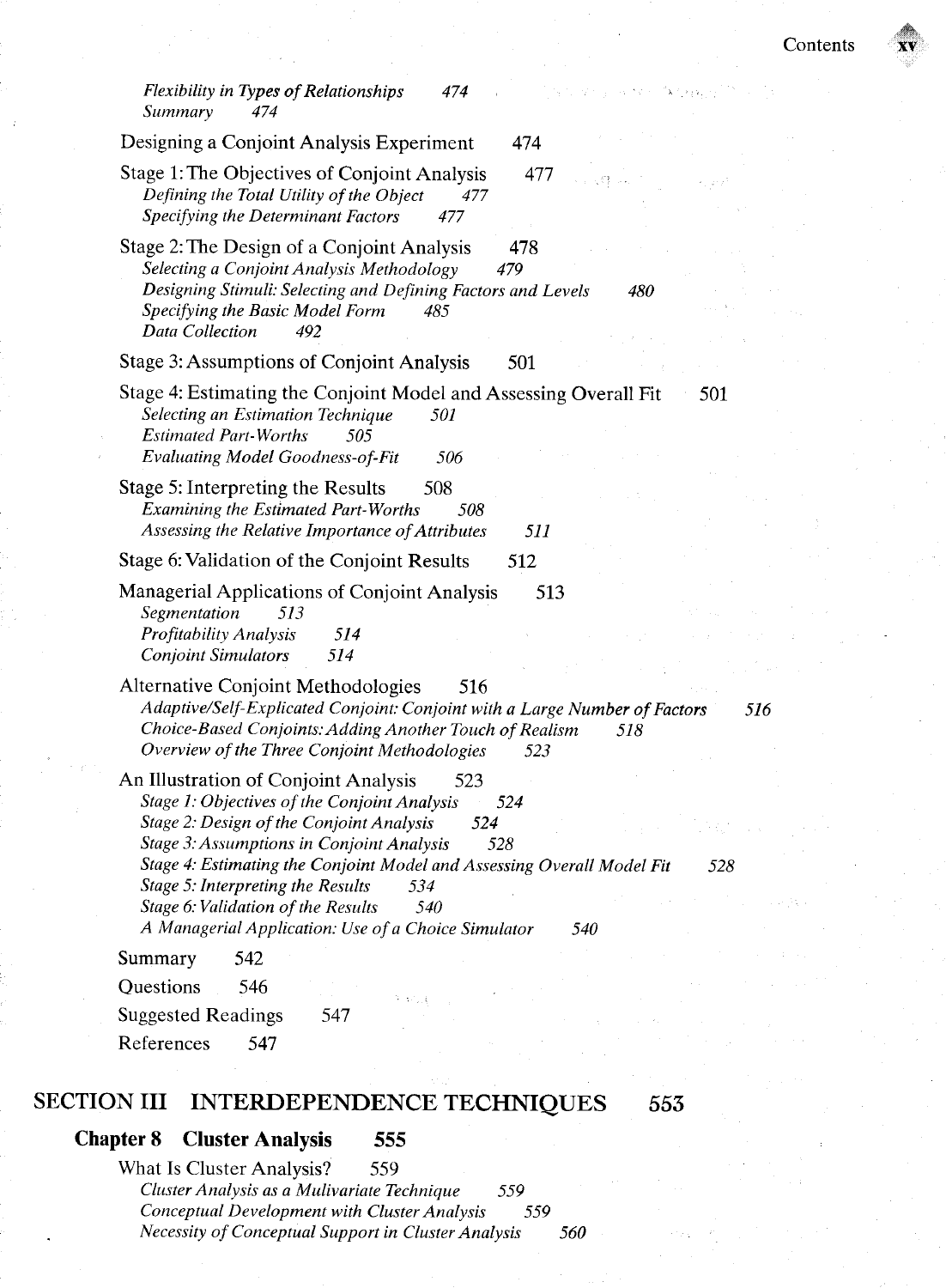**xvi** Contents

How Does Cluster Analysis Work? 561 *A Simple Example 561 Objective Versus Subjective Considerations 567 Summary 567*  Cluster Analysis Decision Process 567 *Stage 1: Objectives of Cluster Analysis* 569 *Stage 2: Research Design in Cluster Analysis 571 Stage 3: Assumptions in Cluster Analysis 580 Stage 4: Deriving Clusters and Assessing Overall Fit 583*  **Stage 5: Interpretation of the Clusters 595 45 and 595 600 million of the Clusters** 595 600 million of the Clusters 600 million of the Clusters 600 million of the Clusters 600 million of the Clusters 600 million of the Cl *Stage 6: Validation and Profiling of the Clusters 596*  Summary of the Decision Process 598 An Illustrative Example 598 *Stage 1: Objectives of Cluster Analysis 598*  **Stage 2: Research Design in Cluster Analysis** 599 *Stage 3: Assumptions in Cluster Analysis 602 Employing Hierarchical and Nonhierarchical Methods 603 Step 1: Hierarchical Cluster Analysis (Stage 4) 603 Step 2: Nonhierarchical Cluster Analysis (Stages 4, 5, and 6) 614*  Summary 623 Questions 627 Suggested Readings 627 References 627 **Chapter 9 Multidimensional Scaling and Correspondence Analysis 629**  What Is Multidimensional Scaling? 632 *Comparing Objects 632 Dimensions: The Basis for Comparison 633 A* Simplified Look at How MDS Works 634 *Gathering Similarity Judgements 634 Creating a Perceptual Map 635 Interpreting the Axes* Comparing MDS to Other Interdependence Techniques 637 *Individual as the Unit of Analysis 637 Lack ofa Variate 638*  A Decision Framework for Perceptual Mapping 638 Stage 1: Objectives of MDS 638 *Key Decisions in Setting Objectives 638*  Stage 2: Research Design of MDS 643 *Selection of Either a Decompositional (Attribute-Free) or Compositional (Attribute-Based) Approach 643 Objects: Their Number and Selection 645 Nonmetric Versus Metrie Methods 646 Collection of Similarity or Preference Data 646*  Stage 3: Assumptions of MDS Analysis 649 Stage 4: Deriving the MDS Solution and Assessing Overall Fit 650 *Determining an Object's Position in the Perceptual Map 650 Selecting the Dimensionality of the Perceptual Map* 652 *Incorporating Preferences into MDS 654*  Stage 5: Interpreting the MDS Results 659 *Identifying the Dimensions 660*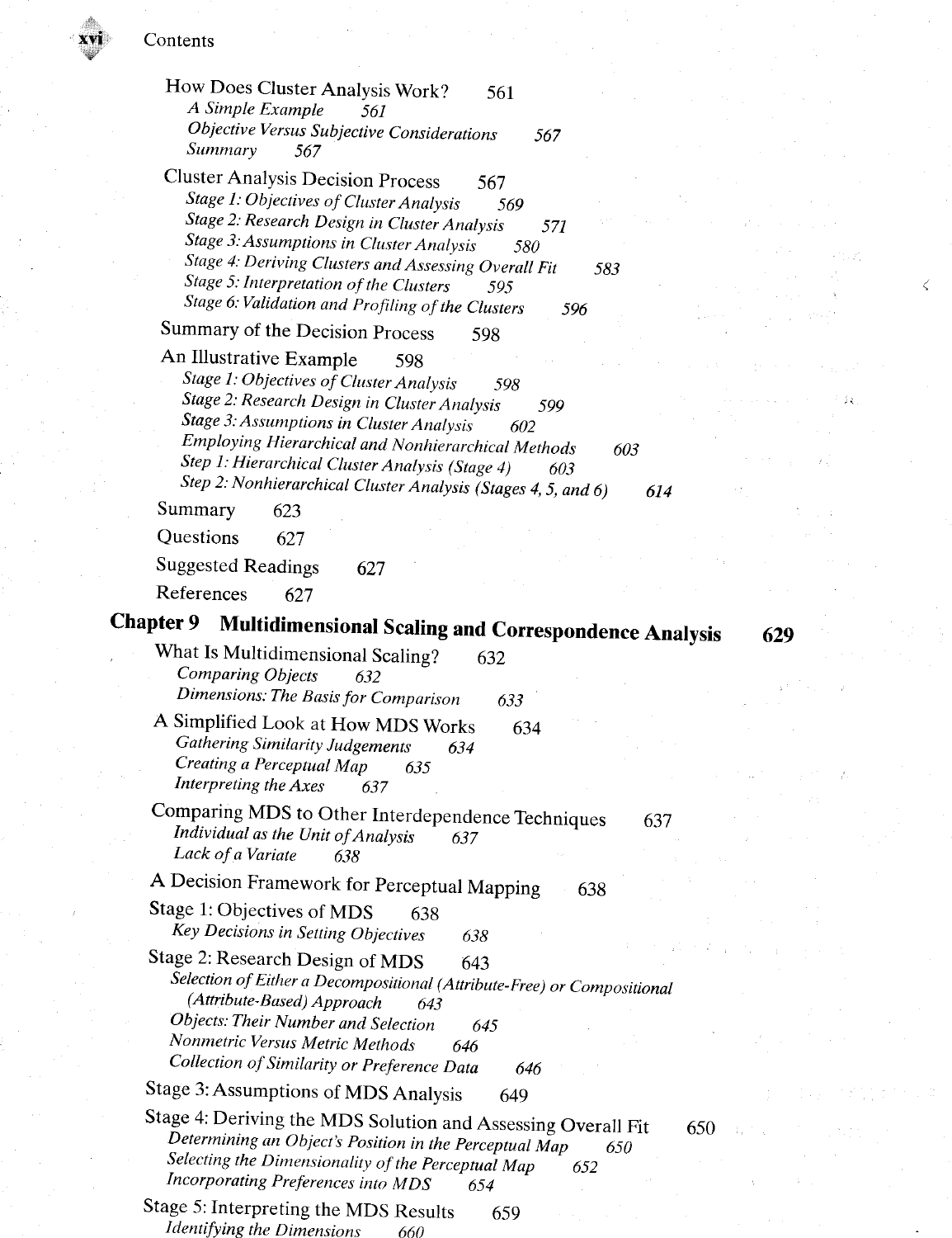|            | 661<br>39973<br>Stage 6: Validating the MDS Results<br>Issues in Validation<br>661<br><b>Approaches to Validation</b><br>661 |     |
|------------|------------------------------------------------------------------------------------------------------------------------------|-----|
|            | 662                                                                                                                          |     |
|            | Overview of Multidimensional Scaling                                                                                         |     |
|            | 663<br>Correspondence Analysis<br>Distinguishing Characteristics<br>663                                                      |     |
|            | Differences from Other Multivariate Techniques<br>663                                                                        |     |
|            | A Simple Example of CA<br>663                                                                                                |     |
|            | A Decision Framework for Correspondence Analysis<br>668                                                                      |     |
|            | Stage 1: Objectives of CA<br>669<br>Stage 2: Research Design of CA<br>670                                                    |     |
|            | Stage 3: Assumptions of CA<br>670                                                                                            |     |
|            | Stage 4: Deriving CA Results and Assessing Overall Fit<br>670                                                                |     |
|            | Stage 5: Interpretation of the Results<br>672<br>Stage 6: Validation of the Results<br>673                                   |     |
|            | Overview of Correspondence Analysis<br>673                                                                                   |     |
|            | Illustrations of MDS and Correspondence Analysis<br>674                                                                      |     |
|            | Stage 1: Objectives of Perceptual Mapping<br>674                                                                             |     |
|            | Stage 2: Research Design of the Perceptual Mapping Study<br>676                                                              |     |
|            | Stage 3: Assumptions in Perceptual Mapping<br>678<br>Multidimensional Scaling: Stages 4 and 5<br>679                         |     |
|            | 691<br>Correspondence Analysis: Stages 4 and 5                                                                               |     |
|            | Stage 6: Validation of the Results<br>696                                                                                    |     |
|            | A Managerial Overview of MDS Results<br>697                                                                                  |     |
|            | 698<br>Summary                                                                                                               |     |
|            | Questions<br>700                                                                                                             |     |
|            | <b>Suggested Readings</b><br>700                                                                                             |     |
|            | 700<br>References                                                                                                            |     |
|            |                                                                                                                              |     |
| SECTION IV | MOVING BEYOND THE BASIC TECHNIQUES                                                                                           | 703 |
|            | <b>Structural Equation Modeling: An Introduction</b><br><b>Chapter 10</b>                                                    | 705 |
|            | What Is Structural Equation Modeling?<br>711                                                                                 |     |
|            | Estimation of Multiple Interrelated Dependence Relationships                                                                 | 711 |
|            | <b>Incorporating Latent Variables Not Measured Directly</b><br>712                                                           |     |
|            | Defining a Model<br>713<br>718<br>Summary                                                                                    |     |
|            | 718<br>SEM and Other Multivariate Techniques                                                                                 |     |
|            | Similarity to Dependence Techniques<br>719                                                                                   |     |
|            | Similarity to Interdependence Techniques<br>719                                                                              |     |
|            | Summary<br>719                                                                                                               |     |
|            | 720<br>The Role of Theory in Structural Equation Modeling<br>720                                                             |     |
|            | <b>Specifying Relationships</b><br>720<br><b>Establishing Causation</b>                                                      |     |
|            | 724<br>Summary                                                                                                               |     |
|            | The History of SEM<br>724                                                                                                    |     |
|            | A Simple Example of SEM<br>724                                                                                               |     |
|            | The Research Question<br>725                                                                                                 |     |
|            | Setting Up the Structural Equation Model for Path Analysis<br>725                                                            |     |
|            | The Basics of SEM Estimation and Assessment<br>727<br>732<br>Summary                                                         |     |
|            |                                                                                                                              |     |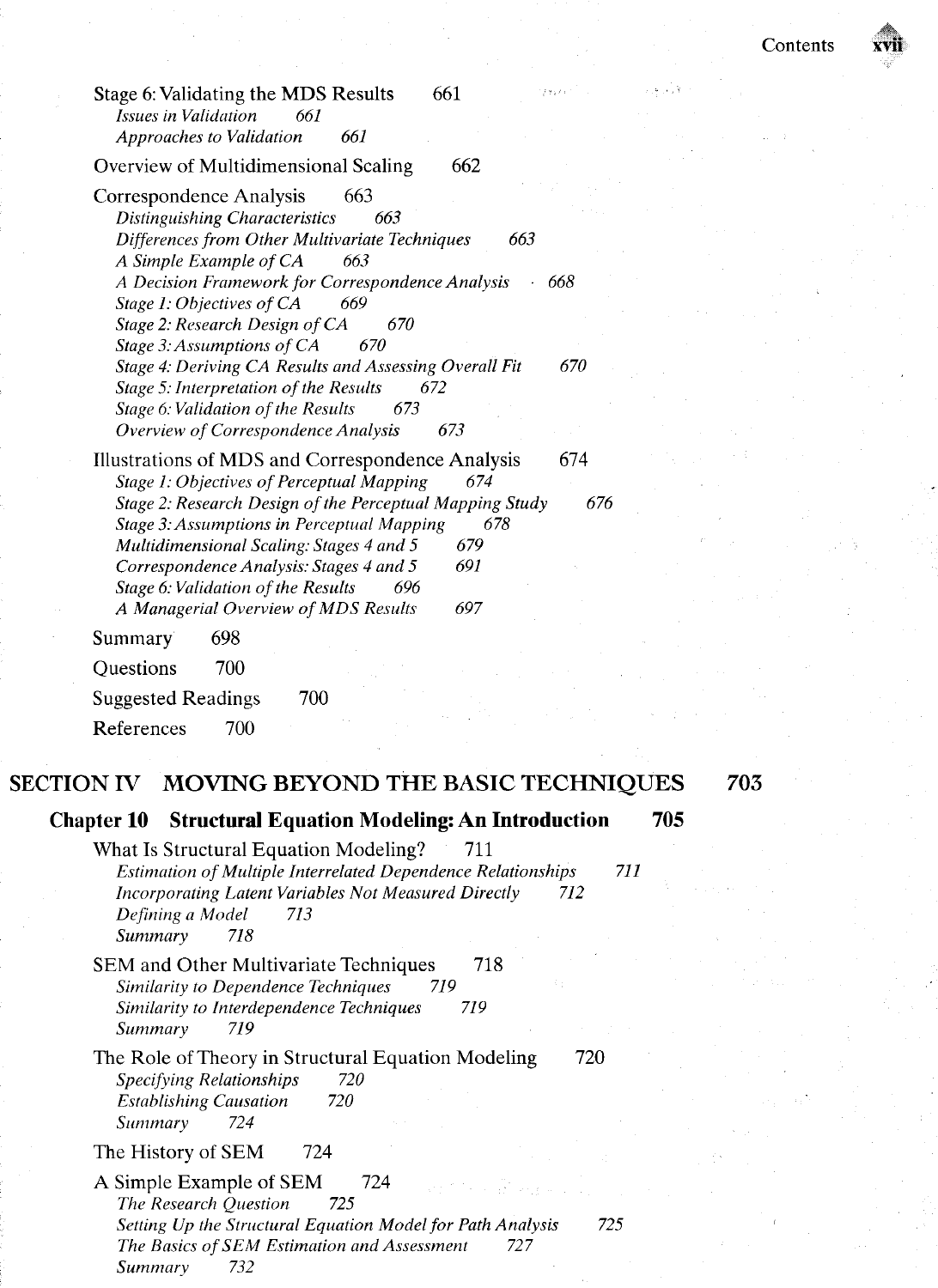riii

| Developing a Modeling Strategy<br>732<br><b>Confirmatory Modeling Strategy</b><br>732<br><b>Competing Models Strategy</b><br>733<br>Model Development Strategy<br>733                                                                                                                                                                                                                                          |  |
|----------------------------------------------------------------------------------------------------------------------------------------------------------------------------------------------------------------------------------------------------------------------------------------------------------------------------------------------------------------------------------------------------------------|--|
| Six Stages in Structural Equation Modeling<br>734<br>Stage 1: Defining Individual Constructs<br>735<br>Stage 2: Developing and Specifying the Measurement Model<br>736<br>Stage 3: Designing a Study to Produce Empirical Results<br>737<br>Stage 4: Assessing Measurement Model Validity<br>745<br>Stage 5: Specifying the Structural Model<br>754<br>Stage 6: Assessing the Structural Model Validity<br>756 |  |
| Summary<br>759                                                                                                                                                                                                                                                                                                                                                                                                 |  |
| Questions<br>761                                                                                                                                                                                                                                                                                                                                                                                               |  |
| <b>Suggested Readings</b><br>762                                                                                                                                                                                                                                                                                                                                                                               |  |
| Appendix 10A: Estimating Relationships Using Path Analysis                                                                                                                                                                                                                                                                                                                                                     |  |
| 763<br>Appendix 10B: SEM Abbreviations<br>766                                                                                                                                                                                                                                                                                                                                                                  |  |
| Appendix 10C: Detail on Selected GOF Indices                                                                                                                                                                                                                                                                                                                                                                   |  |
| 767<br>References<br>768                                                                                                                                                                                                                                                                                                                                                                                       |  |
| <b>Chapter 11</b>                                                                                                                                                                                                                                                                                                                                                                                              |  |
| <b>SEM: Confirmatory Factor Analysis</b><br>770                                                                                                                                                                                                                                                                                                                                                                |  |
| What Is Confirmatory Factor Analysis?<br>773<br>CFA and Exploratory Factor Analysis<br>773<br>A Simple Example of CFA and SEM<br>774<br>CFA and Construct Validity<br>776                                                                                                                                                                                                                                      |  |
| SEM Stages for Testing Measurement Theory Validation with CFA<br>779<br>Stage 1: Defining Individual Constructs<br>779<br>Stage 2: Developing the Overall Measurement Model<br>781<br>Stage 3: Designing a Study to Produce Empirical Results<br>790                                                                                                                                                           |  |
| Stage 4: Assessing Measurement Model Validity<br>795<br><b>CFA Illustration</b>                                                                                                                                                                                                                                                                                                                                |  |
| 800<br>Stage 1: Defining Individual Constructs<br>800<br>Stage 2: Developing the Overall Measurement Model<br>801<br>Stage 3: Designing a Study to Produce Empirical Results<br>804                                                                                                                                                                                                                            |  |
| Stage 4: Assessing Measurement Model Validity<br>805<br>Modifying the Measurement Model<br>812                                                                                                                                                                                                                                                                                                                 |  |
| Summary<br>815                                                                                                                                                                                                                                                                                                                                                                                                 |  |
| Advanced Topics in CFA<br>815<br>Higher-Order Factor Analysis<br>815<br>Multiple Groups in CFA<br>819<br>Item Parceling in CFA and SEM<br>826                                                                                                                                                                                                                                                                  |  |
| <b>Advanced CFA Illustrations</b><br>827<br>Multiple Group Analyses<br>827<br>Measurement Bias<br>833                                                                                                                                                                                                                                                                                                          |  |
| Summary<br>834                                                                                                                                                                                                                                                                                                                                                                                                 |  |
| Questions<br>836                                                                                                                                                                                                                                                                                                                                                                                               |  |
| <b>Suggested Readings</b><br>836                                                                                                                                                                                                                                                                                                                                                                               |  |
| Appendix 11A: Specification Issues in SEM Programs                                                                                                                                                                                                                                                                                                                                                             |  |
| 837<br>Appendix 11B: Measured Variable and Construct Intercept Terms                                                                                                                                                                                                                                                                                                                                           |  |
| 840<br>References<br>841                                                                                                                                                                                                                                                                                                                                                                                       |  |
|                                                                                                                                                                                                                                                                                                                                                                                                                |  |